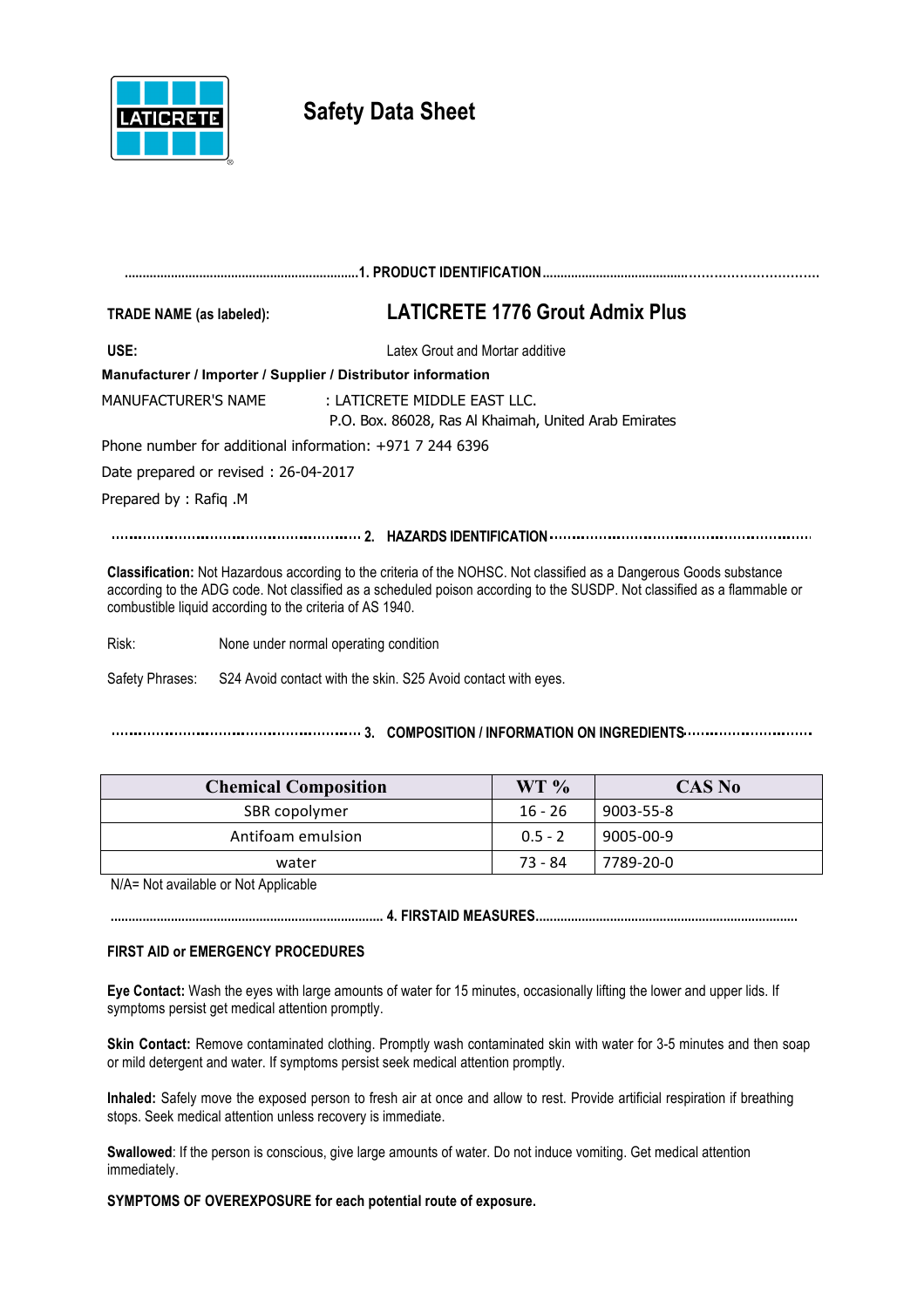**Inhaled**: No adverse effects are anticipated from inhalation

**Contact with eyes:** Eye contact may cause slight, temporary eye irritation.

**Contact with Skin:** Short exposure not likely to cause significant skin irritation. Skin absorption is unlikely due to physical properties.

**Swallowed:** Single dose oral toxicity is believed to be Moderate. No hazards anticipated from ingestion incidental to industrial exposure.

### **First aid facilities**

Provide normal industrial first aid facilities, eye wash station and safety showers as appropriate.

### **Notes to Physician**

Possible aggravated pre-existing conditions – none reported.

Suggested treatment for acute symptoms, known antidotes – Provide care and treatment based on the patients reaction to the exposure. For further information contact the; Poisons Information Centre 131126 in all states (New Zealand Dial 0800764766)

| Flash Point, °C (give method):<br>Auto ignition temperature, °C:                                                                                                                                                                                                                                                                                   | N/A | Not flammable or combustible |                |  |             |        |  |
|----------------------------------------------------------------------------------------------------------------------------------------------------------------------------------------------------------------------------------------------------------------------------------------------------------------------------------------------------|-----|------------------------------|----------------|--|-------------|--------|--|
| Flammable limits in air, volume %: N/A                                                                                                                                                                                                                                                                                                             |     |                              |                |  | Upper (UEL) |        |  |
| Fire extinguishing materials:<br>x water spray<br>foam                                                                                                                                                                                                                                                                                             | N/A | dry chemical                 | carbon dioxide |  |             | other: |  |
| Hazchem Code: Not allocated                                                                                                                                                                                                                                                                                                                        |     |                              |                |  |             |        |  |
| Material is not combustible. Product packaging material may however add to combustible load in the event of a fire.<br>Special fire fighting procedures: N/A<br>Unusual fire and explosion hazards: As latex, material is not combustible, however the dried resin is combustible similar<br>to wood. Burning dry resins emits dense, black smoke. |     |                              |                |  |             |        |  |
| Emergency Procedures - Spills and Leaks - Include employee protection measures: Flush area with water                                                                                                                                                                                                                                              |     |                              |                |  |             |        |  |
| immediately. Avoid unnecessary exposure and contact. Wear safety glasses and impervious gloves.                                                                                                                                                                                                                                                    |     |                              |                |  |             |        |  |
| Prevent from entering drains and waterways.                                                                                                                                                                                                                                                                                                        |     |                              |                |  |             |        |  |
| Preparing wastes for disposal (container types, neutralization etc): Soak up with absorbent materials. Store in pails or<br>drums. Bury in approved landfill or burn solid wastes in an adequate incinerator. If enters sanitary sewers, flush with large<br>amounts of water.                                                                     |     |                              |                |  |             |        |  |
| Notify relevant authorities if it enters drains and waterways.                                                                                                                                                                                                                                                                                     |     |                              |                |  |             |        |  |
| Disposal: Recycle wherever possible or consult manufacturer for recycling options. Dispose of in an authorized landfill<br>according to federal, state and local regulations.                                                                                                                                                                      |     |                              |                |  |             |        |  |
|                                                                                                                                                                                                                                                                                                                                                    |     |                              |                |  |             |        |  |

**7. HANDLING AND STORAGE**

Handle with suitable protective clothing.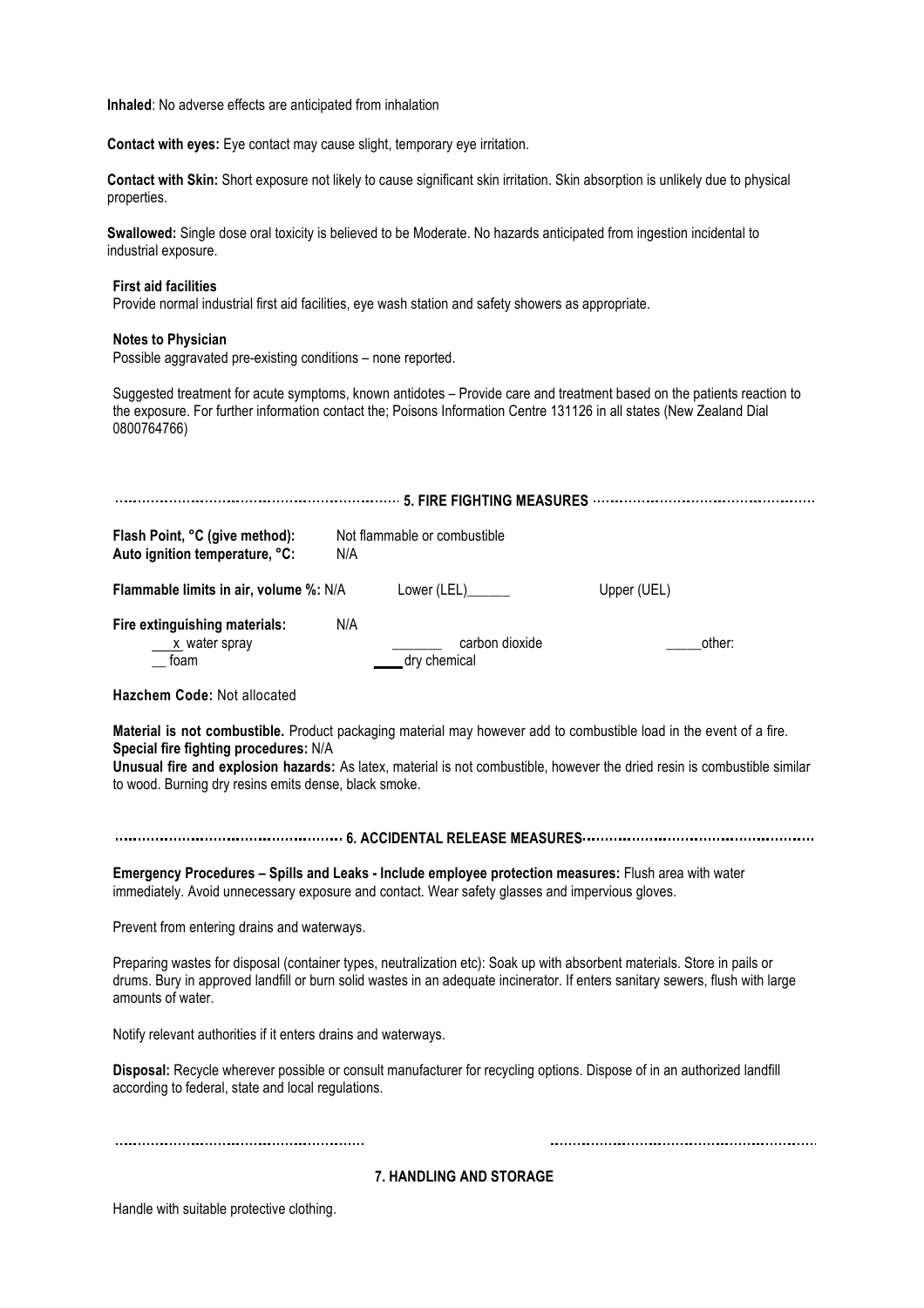Avoid skin or eye contact.

Suitable Containers Check all containers are clearly labeled and free from leaks.

Storage Requirement

**-**

Store in a cool, dry ventilated place between 1 -35 ºC. Protect containers against physical damage and check regularly for leaks. Observe manufacturers storing and handling recommendations.

**8. EXPOSURE CONTROLS & PERSONAL PROTECTION**

**No occupational exposure levels (OEL) have been established or set for this product or not found in our records:**

**Ventilation and engineering controls**: If used externally natural ventilation is generally adequate. Ventilate confined small spaces where mists or airborne particle levels are excessive or uncomfortable.

**Respiratory protection (type**): No respiratory protection is should be required if good ventilation is maintained. Use respirators fitted with organic vapour filters to AS1715 & AS1716 in areas with high vapour concentrations.

**Eye protection (type):** Use a chemical goggle or safety glasses with side shields or safety glass to AS1337.

**Gloves (specify material):** Use impervious gloves, vinyl or rubber to AS2161.2 **Other clothing and** 

**equipment:** Wear clean, long-sleeved, body covering clothing.

**Work practices, hygienic practices:** Familiarize the employees with the handling procedures in this section; also encourage prompt removal of contaminated clothing and clearing of contaminated areas.

| Vapor density (air=1): N/A                                                                                                         |    |                                           | Melting point or range, °C: N/A |                |  |
|------------------------------------------------------------------------------------------------------------------------------------|----|-------------------------------------------|---------------------------------|----------------|--|
| Specific gravity: 1.00                                                                                                             |    | Boiling point or range, °C: 100           |                                 |                |  |
| <b>Solubility in water: Emulsion</b>                                                                                               |    | Evaporation rate (butyl acetate = 1): N/A |                                 |                |  |
| Vapor pressure, mmHg at 20 ° C: 0mm                                                                                                |    |                                           |                                 |                |  |
| Appearance and odour: White liquid, slight odour                                                                                   |    |                                           |                                 |                |  |
|                                                                                                                                    |    |                                           |                                 |                |  |
| Stability:                                                                                                                         | X. | Stable                                    |                                 | Unstable       |  |
| Conditions to avoid: May coagulate if frozen at 0 °C Incompatibility (materials to avoid): N/A                                     |    |                                           |                                 |                |  |
| Hazardous decomposition products (including combustion products): (from burning, heating or reaction with other<br>material): None |    |                                           |                                 |                |  |
| Hazardous polymerization:                                                                                                          |    | May occur                                 | X.                              | Will not occur |  |
| No relevant product data found                                                                                                     |    |                                           |                                 |                |  |